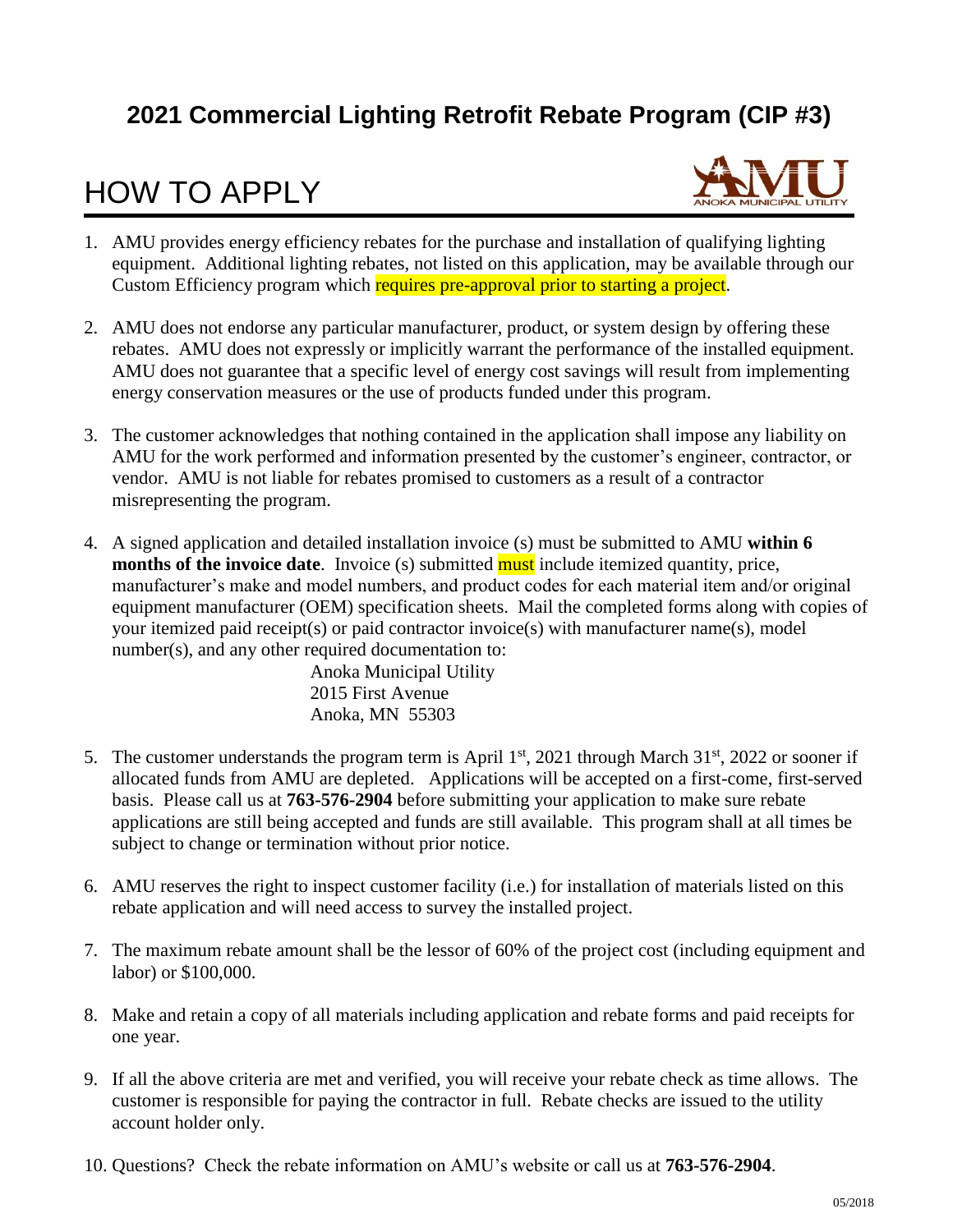### Qualified Equipment



All fluorescent lighting upgrades must have written prior approval.

### Fluorescent Super T8 Lamps with Electronic Ballast

Rebates are based upon one-for-one replacement of incandescent fixtures or fluorescent T12 lamps controlled by magnetic ballasts or other fixture type that produce similar Kw savings. Super T8 systems must meet the following CEE criteria:

Lamps produce at least 3,100 initial lumens, color rendering index  $\geq 81$ , mean lamp lumens per watt  $\geq 90$ for instant start ballast or  $\geq 88$  for programmed rapid start ballast, lamp life  $\geq 24,000$  hours at 3hrs/start, and lumen maintenance  $\geq$  94%.

Ballasts must have a ballast efficacy factor (BEF) equal to or greater than the factors shown in the table below.

|                 |                       | <b>Instant Start Ballast</b>  |                       | <b>Programmed Rapid Start Ballast</b> |                       |                               |                       |  |  |
|-----------------|-----------------------|-------------------------------|-----------------------|---------------------------------------|-----------------------|-------------------------------|-----------------------|--|--|
| No. of<br>Lamps | Low<br>$BF \leq 0.85$ | Normal<br>$0.85 < BF \le 1.0$ | High<br>$BF \ge 1.01$ | No. of<br>Lamps                       | Low<br>$BF \leq 0.85$ | Normal<br>$0.85 < BF \le 1.0$ | High<br>$BF \ge 1.01$ |  |  |
|                 | 3.08                  | 3.11                          | $\geq 3.03$           |                                       | 2.84                  | 2.84                          | $\geq 2.95$           |  |  |
|                 | 1.60                  | 1.58                          | 1.55                  |                                       | 1.48                  | 1.47                          | $\geq 1.51$           |  |  |
| 3               | 1.04                  | 1.05                          | 1.04                  |                                       | 0.97                  | 1.00                          | $\geq 1.00$           |  |  |
|                 | 0.79                  | 0.80                          | 0.77                  |                                       | 0.76                  | 0.75                          | $\geq 0.75$           |  |  |

### Ballast Efficacy Factor (BEF) Table

### Low-wattage T8 Lamps

Rebates are based upon the installation of 4-foot T8 lamps 28W or less and calculated using the number of lamps. If replacing T12 fixture with T8 fixture, you may also include the number of Fluorescent T8 Lamps to calculate a rebate.

### Compact Fluorescent Lighting

Rebates are based upon one-for-one replacement of incandescent fixtures with new (integral) lights, hard-wired (dedicated) fixtures or modular fixtures containing pin-based compact fluorescent lamps (CFLs). For fixtures that house more than one lamp, the rebate is based on the total fixture wattage. (i.e., a single fixture that houses two 18W CFLs would be rebated as one 36W CFL lamps).

### High-bay Fluorescent T5HO, T8 and T8VHO Lamps with Electronic Ballasts

Rebates are based upon a one-for-one replacement of HID fixtures (including mercury vapor, high pressure sodium, metal halide, or pulse start metal halide) ranging in size from 250W to 1,000W. Fixture must include high efficiency electronic ballasts. For T8 6-8 lamp and four lamp T5 HO fixtures, the following criteria must be met: Total fixture wattage < 240 W, Efficiency > 80%, Initial lumens  $\geq$ 20,000, Lumen maintenance > 90%, and fixture must have reflectors.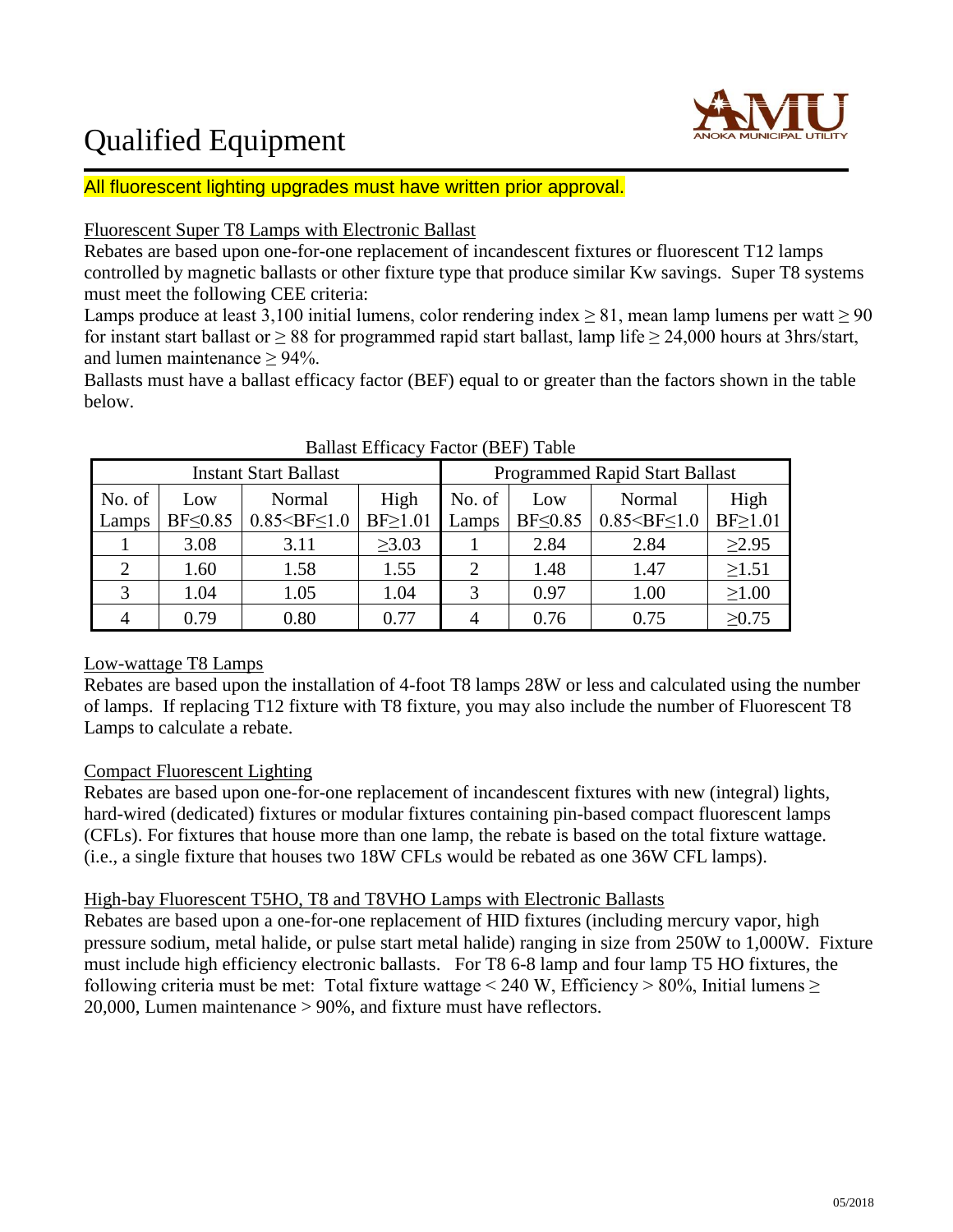

### Automatic Controls

Rebate requires permanent installation of equipment. Occupancy sensors may be wall or ceiling mounted passive infrared, ultrasonic, or dual technology sensors.

### Energy Star® Qualified LED Lamps

Rebates are base on 1 for 1 replacement of incandescent or halogen lamps with Energy Star® qualified LED lamps (screw or pin based). Rebates are based on wattage per lamp, not total fixture wattage.

### Energy Star® Qualified Commercial LED Downlights

Rebates are base on 1 for 1 replacement of incandescent fixtures with Energy Star® qualified commercial LED downlights. Rebates are based on total fixture wattage. Fixture must be commercial downlight; not all products listed qualify for rebates.

### Refrigerated LED Case Lighting

Rebates are base on 1 for 1 replacement of T12 or T8 linear 5-6 foot fluorescent refrigerated case door lighting with 5-6 foot LED refrigerated case door strip lighting. Rebates are per door, not per lamp.

### Energy Star® LED Canopy, Soffit and Wall Pack Fixtures

Rebates are base on 1 for 1 replacement of HID canopy, soffit or wall pack fixtures with LED fixtures. Rebates are based on total fixture wattage.

All replacement fixtures/bulbs must have DLC QPL listing to be considered for rebate reimbursement.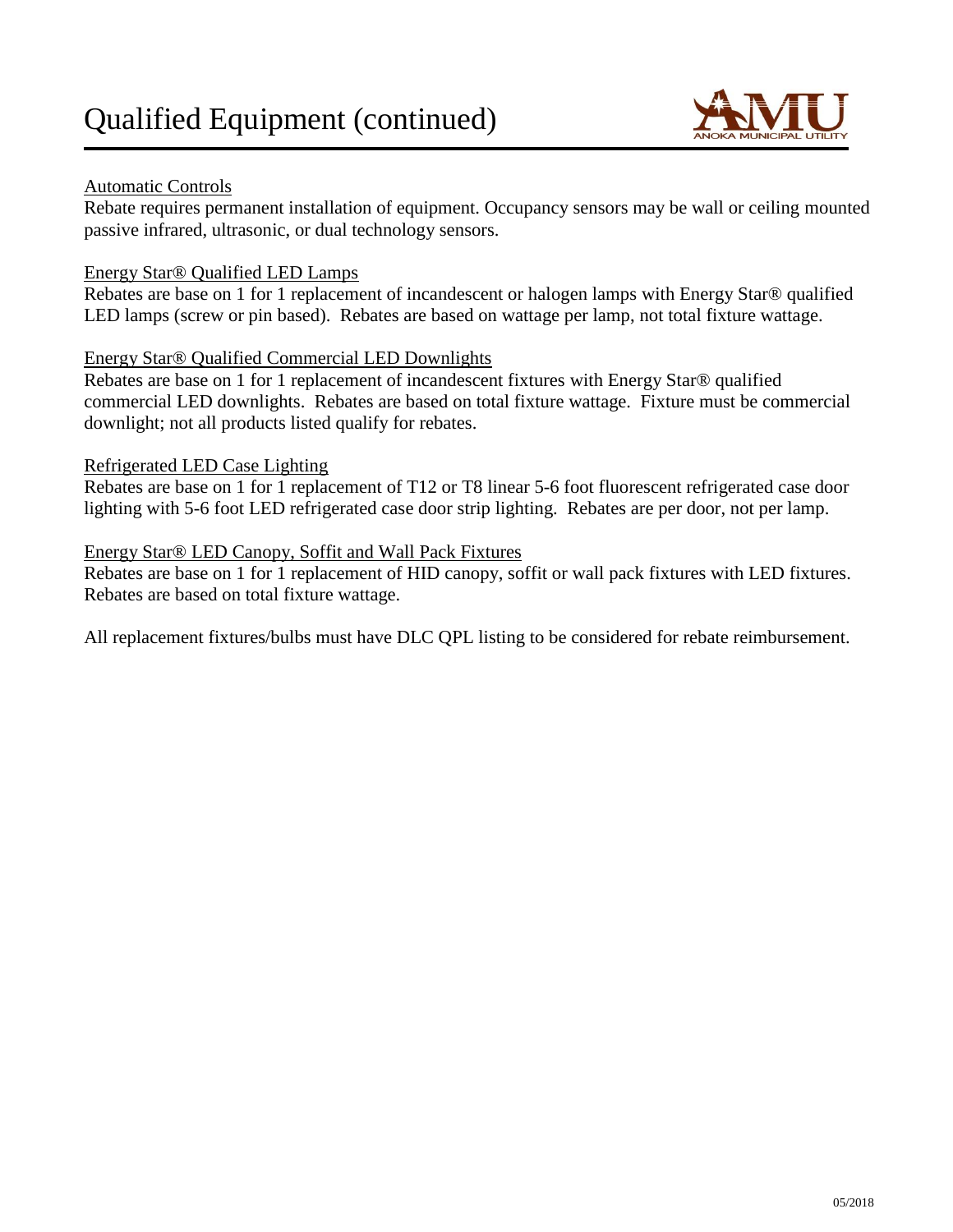## Program Specific Rules



Retrofit systems must result in a net load reduction in kW usage from that of the existing lighting system.

### Inspection and Verification

The Utility reserves the right to conduct inspections of any and all installations. One sample of each type of old lamp or ballast must be retained for at least 90 days. If the Utility finds that the customer has not complied with its rules any rebate the customer has received must be returned to the Utility.

### Installation and Rebate Amounts-Rebate Limitations

Installation should be completed before submitting rebate application. In no case will the rebate paid by the Utility exceed the purchase price of the equipment. The Utility will issue rebates in the form of checks unless the utility account is delinquent in which a credit will be applied.

### Invoice and Payment

The customer must notify the Utility and submit invoices specifying the quantity and price of all materials purchased, the date ordered, installation costs and applicable taxes. The invoices should also contain the contractor's name and address as well as the customer's name and installation address. Rebate checks will only be issued and mailed to the utility account holder.

### Equipment Eligibility Requirements

All equipment must be new and meet specification requirements.

### Tax Information

The Utility will not be responsible for any tax liability imposed as a result of the rebate payment(s). Customers are advised to consult their tax advisors before submitting rebate requests.

### Disclaimer

The Utility gives no warranties, expressed or implied, with respect to equipment operation, material, workmanship, manufacturing, or energy or cost savings. In no event shall the Utility be liable for any incidental or consequential damage. The Utility is not responsible for the disposal of lamps and/or ballasts replaced as a result of this program.

### **Privacy**

Information contained in this rebate application may be shared with the Department of Commerce and the Minnesota Municipal Power Agency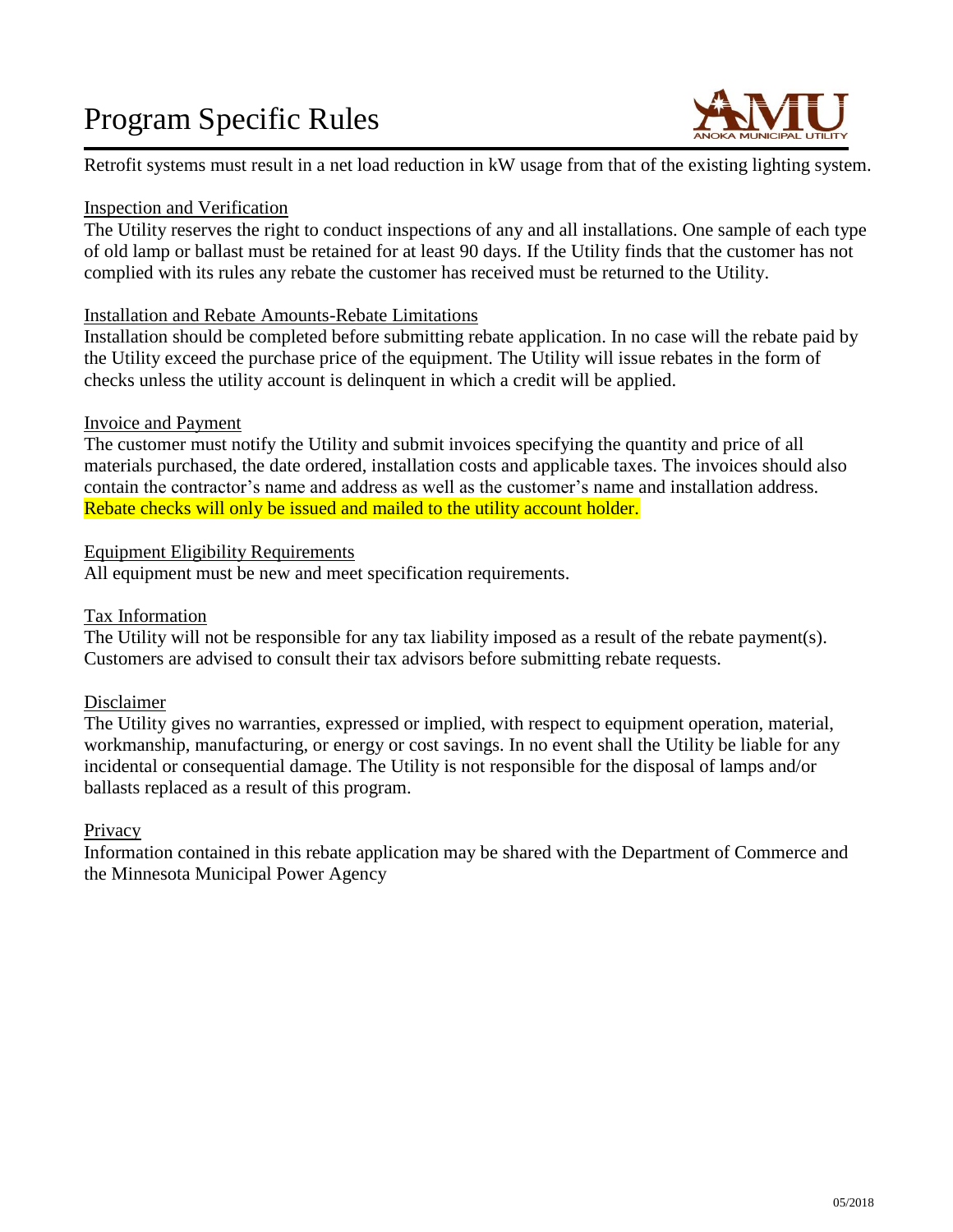# Commercial Lighting Rebate Application



#### **April 1st , 2021 – March 31st , 2022**

| General Information                                                                                                                                                                                                                                                                      |        |      |            |                                                          |
|------------------------------------------------------------------------------------------------------------------------------------------------------------------------------------------------------------------------------------------------------------------------------------------|--------|------|------------|----------------------------------------------------------|
| AMU CUSTOMER INFORMATION (Please print clearly)                                                                                                                                                                                                                                          |        |      |            |                                                          |
| <b>Business Name:</b>                                                                                                                                                                                                                                                                    |        |      | Phone #:   |                                                          |
| <b>Contact Name:</b>                                                                                                                                                                                                                                                                     |        |      |            |                                                          |
| <b>Mailing Address:</b>                                                                                                                                                                                                                                                                  |        |      |            |                                                          |
| City:                                                                                                                                                                                                                                                                                    | State: | Zip: | Account #: |                                                          |
|                                                                                                                                                                                                                                                                                          |        |      |            | (see current AMU<br>electric bill for<br>account number) |
| AMU service address:                                                                                                                                                                                                                                                                     |        |      |            |                                                          |
| Enter equipment information<br>Complete the Lighting Retrofit Rebate Claim Sheet. Annual operating hours and input wattages for old and new<br>equipment must be provided. Rebate forms that are not legible or incomplete will not be processed.<br>Enter vendor/contractor information |        |      |            |                                                          |
| <b>VENDOR INFORMATION (Please print clearly)</b>                                                                                                                                                                                                                                         |        |      |            |                                                          |
| Vendor Name:                                                                                                                                                                                                                                                                             |        |      | Phone #:   |                                                          |
| Vendor Contact:                                                                                                                                                                                                                                                                          |        |      | Email:     |                                                          |
| Vendor Address:                                                                                                                                                                                                                                                                          |        |      |            |                                                          |
| City:                                                                                                                                                                                                                                                                                    | State: | Zip: |            |                                                          |
| <b>Customer Signature</b><br>I certify that all the information provided is accurate including claims of efficiency, size and customer information. I<br>have read the requirements and information on this form and agree that AMU may verify all the information I have<br>provided    |        |      |            |                                                          |
| <b>Customer Signature</b>                                                                                                                                                                                                                                                                |        | Date |            |                                                          |
| Attach necessary documentation and mail to:                                                                                                                                                                                                                                              |        |      |            |                                                          |
| Anoka Municipal Utility<br>2015 First Avenue<br>Anoka, MN 55303                                                                                                                                                                                                                          |        |      |            |                                                          |
| OFFICE USE ONLY. DO NOT WRITE IN THIS AREA                                                                                                                                                                                                                                               |        |      |            |                                                          |

**APPROVED BY DATE REBATE AMOUNT ( CIP Program # 3 )**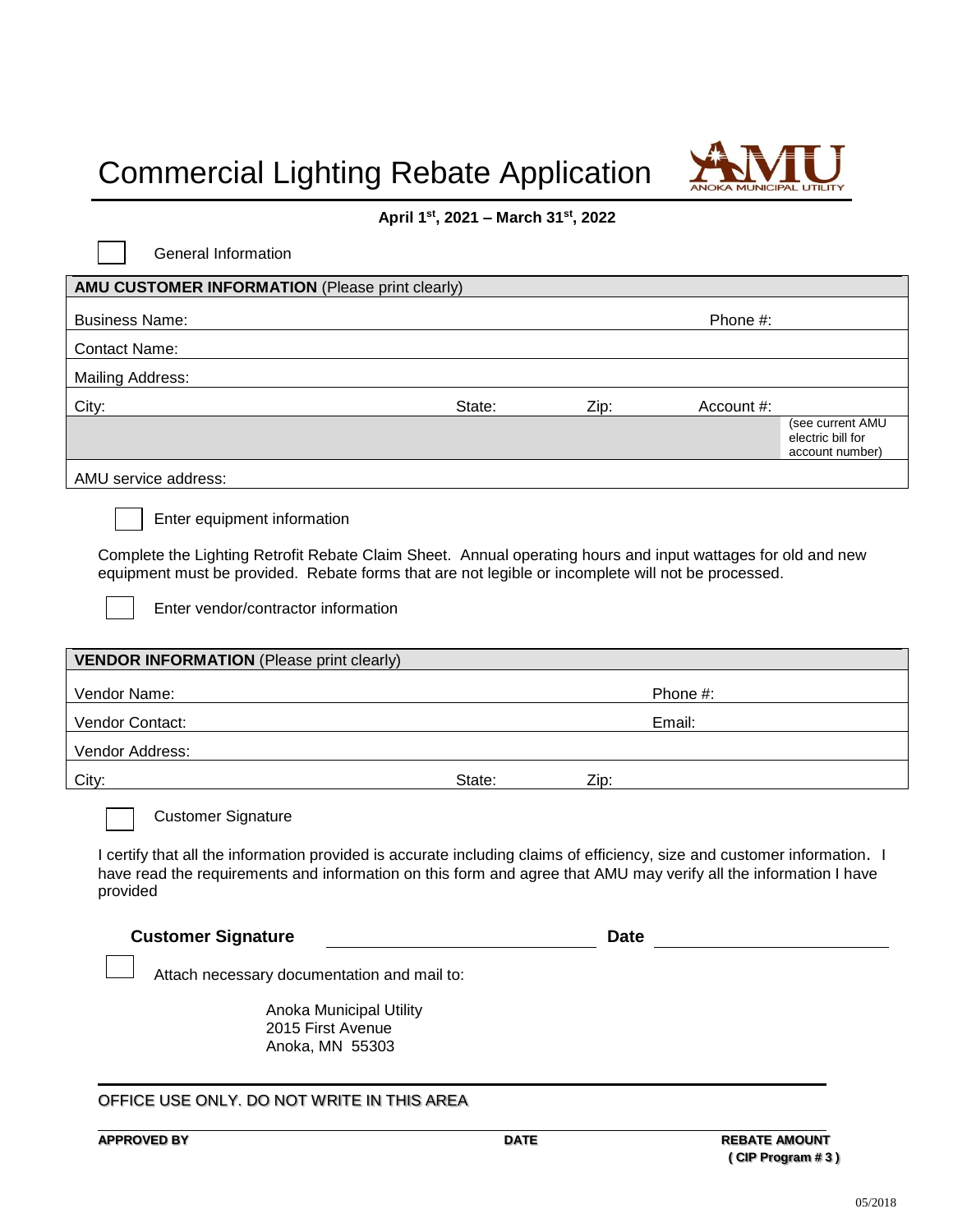| <b>AMU Lighting Retrofit Claim Sheet</b><br>April 1st, 2021 - March 31st, 2022                                      | Rebate/Unit  | Quantity                                                                                                                                                                                                                                                                                                                                                                                                                                       | Rebate<br>Amount |  |  |  |  |  |
|---------------------------------------------------------------------------------------------------------------------|--------------|------------------------------------------------------------------------------------------------------------------------------------------------------------------------------------------------------------------------------------------------------------------------------------------------------------------------------------------------------------------------------------------------------------------------------------------------|------------------|--|--|--|--|--|
| Fluorescent Lamps with T5 or T8 Electronic Ballasts - MUST HAVE PRIOR WRITTEN APPROVAL                              |              |                                                                                                                                                                                                                                                                                                                                                                                                                                                |                  |  |  |  |  |  |
| Replace incandescent or T12 systems with T5 or T8 systems with high efficiency electronic ballasts                  | \$<br>12.00  |                                                                                                                                                                                                                                                                                                                                                                                                                                                |                  |  |  |  |  |  |
| Low-Wattage Fluorescent T8 Lamps - MUST HAVE PRIOR WRITTEN APPROVAL                                                 |              |                                                                                                                                                                                                                                                                                                                                                                                                                                                |                  |  |  |  |  |  |
| ≤4ft, ≤28W                                                                                                          | 1 lamp       | Install 28W or less                                                                                                                                                                                                                                                                                                                                                                                                                            | \$<br>0.50       |  |  |  |  |  |
| High-Bay Fluorescent Fixtures with High Efficiency Electronic Ballasts (L= lamp) - MUST HAVE PRIOR WRITTEN APPROVAL |              |                                                                                                                                                                                                                                                                                                                                                                                                                                                |                  |  |  |  |  |  |
| 2-L T5HO, 3-L T5HO, 4-L T8                                                                                          |              | Replace HID 175 250W L systems                                                                                                                                                                                                                                                                                                                                                                                                                 | \$<br>75.00      |  |  |  |  |  |
| 3-L T8HO, 4 to 6-L T5HO, 6 to 8-L T8                                                                                |              | Replace HID 310-400 W L systems                                                                                                                                                                                                                                                                                                                                                                                                                | \$<br>105.00     |  |  |  |  |  |
| 6-L T8HO, 8-L T5HO, 12 to 16-L T8                                                                                   |              | Replace HID 750W L systems                                                                                                                                                                                                                                                                                                                                                                                                                     | \$<br>145.00     |  |  |  |  |  |
| 8-L T8HO, 10-L T5HO, 18 to 20-L T8                                                                                  |              | Replace HID 1000W L systems                                                                                                                                                                                                                                                                                                                                                                                                                    | \$<br>145.00     |  |  |  |  |  |
| Compact Fluorescent Fixtures - MUST HAVE PRIOR WRITTEN APPROVAL                                                     |              |                                                                                                                                                                                                                                                                                                                                                                                                                                                |                  |  |  |  |  |  |
| 18W or less                                                                                                         |              | Replace incandescent systems with hardwired or                                                                                                                                                                                                                                                                                                                                                                                                 | \$<br>10.00      |  |  |  |  |  |
| 19W to 32W                                                                                                          |              | modular CFL systems. Does not include screw-                                                                                                                                                                                                                                                                                                                                                                                                   | \$<br>20.00      |  |  |  |  |  |
| $33W+$                                                                                                              |              | base CFL's.                                                                                                                                                                                                                                                                                                                                                                                                                                    | \$<br>26.00      |  |  |  |  |  |
| <b>Automatic Controls</b>                                                                                           |              |                                                                                                                                                                                                                                                                                                                                                                                                                                                |                  |  |  |  |  |  |
| <b>Wall Mount</b>                                                                                                   | $50W - 300W$ |                                                                                                                                                                                                                                                                                                                                                                                                                                                | \$<br>15.00      |  |  |  |  |  |
| <b>Occupancy Sensor Wall</b>                                                                                        | > 300W       | Must be permanently installed                                                                                                                                                                                                                                                                                                                                                                                                                  | \$<br>25.00      |  |  |  |  |  |
| <b>Occupancy Sensor Ceiling</b>                                                                                     | $50W - 300W$ |                                                                                                                                                                                                                                                                                                                                                                                                                                                | \$<br>30.00      |  |  |  |  |  |
| <b>Ceiling Mount</b>                                                                                                | > 300W       |                                                                                                                                                                                                                                                                                                                                                                                                                                                | \$<br>40.00      |  |  |  |  |  |
|                                                                                                                     |              | LED Wall Pack Fixtures - Interior & Exterior and Parking Garage Installations - Energy Star Qualified                                                                                                                                                                                                                                                                                                                                          |                  |  |  |  |  |  |
| 25W or Less                                                                                                         |              | Replaces incandescent, fluorescent, or HID                                                                                                                                                                                                                                                                                                                                                                                                     | \$35/fixture     |  |  |  |  |  |
| 26W to 60W                                                                                                          |              | systems.                                                                                                                                                                                                                                                                                                                                                                                                                                       | \$60/fixture     |  |  |  |  |  |
| $\geq 61W$<br>Exterior LED Canopy and Soffit Fixtures - Energy Star Qualified                                       |              |                                                                                                                                                                                                                                                                                                                                                                                                                                                | \$90/fixture     |  |  |  |  |  |
| 25W to 60W                                                                                                          |              |                                                                                                                                                                                                                                                                                                                                                                                                                                                | \$<br>75.00      |  |  |  |  |  |
|                                                                                                                     |              | Replace HID systems with LED systems                                                                                                                                                                                                                                                                                                                                                                                                           | 150.00           |  |  |  |  |  |
| $\geq 61W$                                                                                                          |              | LED area lighting fixtures. Rebates are based on one-for-one replacement of exterior HID fixtures with LED fixtures rated for exterior use. Based                                                                                                                                                                                                                                                                                              | \$               |  |  |  |  |  |
| on total new fixture wattage.                                                                                       |              |                                                                                                                                                                                                                                                                                                                                                                                                                                                |                  |  |  |  |  |  |
| 45W to 65W                                                                                                          |              |                                                                                                                                                                                                                                                                                                                                                                                                                                                | \$85/fixture     |  |  |  |  |  |
| 66W to 89W                                                                                                          |              |                                                                                                                                                                                                                                                                                                                                                                                                                                                | \$100/fixture    |  |  |  |  |  |
| 90W to 119W                                                                                                         |              | Replace HID systems with LED systems                                                                                                                                                                                                                                                                                                                                                                                                           | \$125/fixture    |  |  |  |  |  |
| 120W to 140W                                                                                                        |              |                                                                                                                                                                                                                                                                                                                                                                                                                                                | \$150/fixture    |  |  |  |  |  |
| 141W to 199W                                                                                                        |              |                                                                                                                                                                                                                                                                                                                                                                                                                                                | \$175/fixture    |  |  |  |  |  |
| 200W to 550W                                                                                                        |              |                                                                                                                                                                                                                                                                                                                                                                                                                                                | \$200/fixture    |  |  |  |  |  |
| Rebates are based on total new fixture wattage.                                                                     |              | Exterior LED fuel pump canopy fixtures (DCL QPL required) Rebates are based on one-for-one replacement of HID fuel pump canopy fixtures<br>with LED fuel pump canopy fixtures rates for exterior use. New fixtures must be listed on the DLC QPL as "Fuel Pump Canopy Luminaires".<br>Equipment must be hard-wired and rated for exterior use. Fixtures can be installed in either the canopy or soffit of the gas station building structure. |                  |  |  |  |  |  |
| 45W to 89W                                                                                                          |              |                                                                                                                                                                                                                                                                                                                                                                                                                                                | \$100/fixture    |  |  |  |  |  |
| 90W to 140W                                                                                                         |              | Replace HID systems with LED systems                                                                                                                                                                                                                                                                                                                                                                                                           | \$125/fixture    |  |  |  |  |  |
| LED parking garage fixtures - Ceiling mount                                                                         |              |                                                                                                                                                                                                                                                                                                                                                                                                                                                |                  |  |  |  |  |  |
| 25W to 60W                                                                                                          |              | Replaces incandescent, fluorescent, or HID                                                                                                                                                                                                                                                                                                                                                                                                     | \$115/fixture    |  |  |  |  |  |
| 61W to 100                                                                                                          |              | systems.                                                                                                                                                                                                                                                                                                                                                                                                                                       | \$130/fixture    |  |  |  |  |  |
|                                                                                                                     |              | LED downlight luminaires (Not all energy start LED fixtures qualify). Rebates are based on one for one full fixture replacement with<br>Energy Star qualified LED hardwired and screw in downlight luminaires. New fixtures must be listed on Energy Star certified light fixtures<br>list as a "Downright" (recessed, surface mount or pendant). Rebates are based on total new fixture wattage.                                              |                  |  |  |  |  |  |
| ≤ 25 $W$                                                                                                            |              | Replaces incandescent, fluorescent, or HID                                                                                                                                                                                                                                                                                                                                                                                                     | \$30/fixture     |  |  |  |  |  |
| > 25W                                                                                                               |              | systems.                                                                                                                                                                                                                                                                                                                                                                                                                                       | \$40/fixture     |  |  |  |  |  |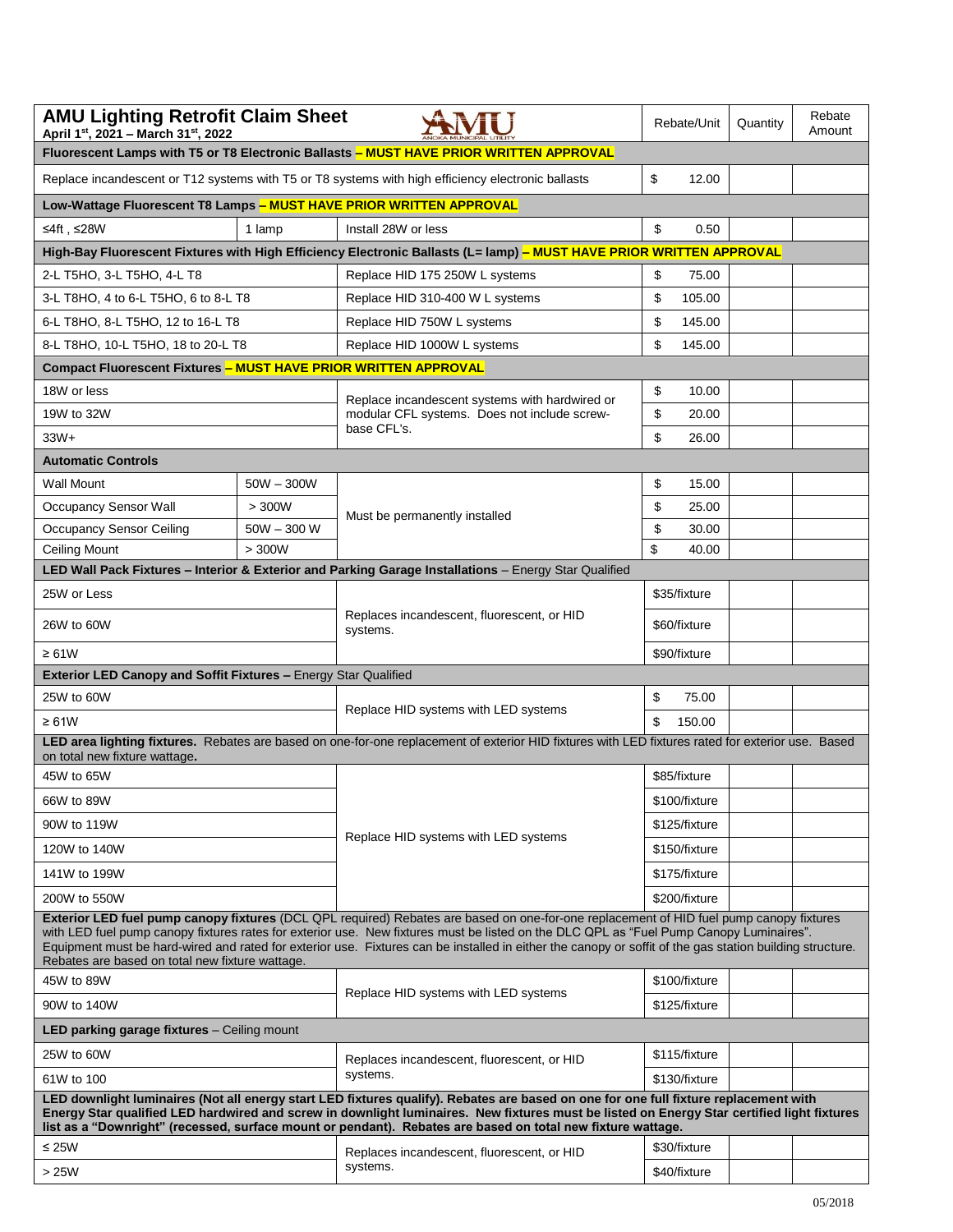| <b>AMU Lighting Retrofit Claim Sheet</b><br>April 1st, 2021- March 31st, 2022 | Rebate/Unit | Quantity                                                                                                                                                                                                                                         | Rebate Amount |                     |  |  |  |  |  |
|-------------------------------------------------------------------------------|-------------|--------------------------------------------------------------------------------------------------------------------------------------------------------------------------------------------------------------------------------------------------|---------------|---------------------|--|--|--|--|--|
| Energy Star Qualified Interior LED Lamps - Screw or Pin Type                  |             |                                                                                                                                                                                                                                                  |               |                     |  |  |  |  |  |
| LED Lamp                                                                      | $5W - 10W$  |                                                                                                                                                                                                                                                  | \$3.00        |                     |  |  |  |  |  |
| LED Lamp                                                                      | $10W - 20W$ | Replaces Incandescent, Halogen, CFL or Fluorescent<br>Lamps with a qualified LED Lamp                                                                                                                                                            | \$6.00        |                     |  |  |  |  |  |
| LED Lamp                                                                      | $\geq 20W$  |                                                                                                                                                                                                                                                  | \$15.00       |                     |  |  |  |  |  |
| LED 2' Troffer                                                                | 19W-40W     |                                                                                                                                                                                                                                                  | \$16.00       |                     |  |  |  |  |  |
| LED 2' Troffer                                                                | 41W-100W    |                                                                                                                                                                                                                                                  | \$33.00       |                     |  |  |  |  |  |
| LED 4' Troffer                                                                | 19W-40W     | Replaces T12 or T8 system                                                                                                                                                                                                                        | \$25.00       |                     |  |  |  |  |  |
| LED 4" Troffer                                                                | 41W-100W    |                                                                                                                                                                                                                                                  | \$50.00       |                     |  |  |  |  |  |
| <b>Refrigerator/Freezer LED Lighting</b>                                      |             |                                                                                                                                                                                                                                                  |               |                     |  |  |  |  |  |
| LED Case Lamp                                                                 | $5'-6'$     | Replaces T12 or T8 system with LED Case Lighting                                                                                                                                                                                                 | \$75.00       |                     |  |  |  |  |  |
| <b>LED Fixture</b>                                                            | 25W or Less |                                                                                                                                                                                                                                                  | \$20.00       |                     |  |  |  |  |  |
| <b>LED Fixture</b>                                                            | 26W to 50W  | Replaces Incandescent, Halogen, CFL or Fluorescent                                                                                                                                                                                               | \$35.00       |                     |  |  |  |  |  |
| <b>LED Fixture</b>                                                            | 51W to 75W  | Lamps with a qualified LED Lamp                                                                                                                                                                                                                  | \$50.00       |                     |  |  |  |  |  |
| <b>LED and LEC Exit Signs</b>                                                 |             |                                                                                                                                                                                                                                                  | \$25.00       |                     |  |  |  |  |  |
|                                                                               |             | LED high/low bay fixtures and retrofit kits (DLC QPL required). Rebates based on total new fixture/wattage                                                                                                                                       |               |                     |  |  |  |  |  |
|                                                                               | < 95W       |                                                                                                                                                                                                                                                  | \$75/fixture  |                     |  |  |  |  |  |
| LED high/low bay                                                              | 95W-189W    |                                                                                                                                                                                                                                                  | \$130/fixture |                     |  |  |  |  |  |
| fixtures                                                                      | 190W-290W   |                                                                                                                                                                                                                                                  | \$140/fixture |                     |  |  |  |  |  |
|                                                                               | 291W-464W   |                                                                                                                                                                                                                                                  | \$175/fixture |                     |  |  |  |  |  |
|                                                                               | $\geq 465W$ | Replaces HID systems                                                                                                                                                                                                                             | \$200/fixture |                     |  |  |  |  |  |
| Retrofit kit for LED                                                          | 95W-189W    |                                                                                                                                                                                                                                                  | \$35/fixture  |                     |  |  |  |  |  |
| high/low bay fixtures                                                         | 190W-290W   |                                                                                                                                                                                                                                                  | \$45/fixture  |                     |  |  |  |  |  |
|                                                                               | 291W-464W   |                                                                                                                                                                                                                                                  | \$75/fixture  |                     |  |  |  |  |  |
|                                                                               | $\geq 465W$ |                                                                                                                                                                                                                                                  | \$125/fixture |                     |  |  |  |  |  |
|                                                                               |             | LED mogul screw-base replacements for HID lamps. (DLC QPL required). Rebates based on one-for-one replacement of HID mogul-based<br>screw-in lamps (sometimes referred to as "corn cob" or "beehive" lamps) with LED mogul-based screw-in lamps. |               |                     |  |  |  |  |  |
|                                                                               | 30W-39W     |                                                                                                                                                                                                                                                  | \$25/lamp     |                     |  |  |  |  |  |
| LED mogul screw-base                                                          | 40W-49W     |                                                                                                                                                                                                                                                  | \$35/lamp     |                     |  |  |  |  |  |
| lamps                                                                         | 50W-79W     | Replaces HID lamps                                                                                                                                                                                                                               | \$45/lamp     |                     |  |  |  |  |  |
|                                                                               | 80W-119W    |                                                                                                                                                                                                                                                  | \$55/lamp     |                     |  |  |  |  |  |
|                                                                               | $\geq$ 120W |                                                                                                                                                                                                                                                  | \$70/lamp     |                     |  |  |  |  |  |
|                                                                               |             | Total Project Cost (must enter total cost to calculate rebate)                                                                                                                                                                                   |               |                     |  |  |  |  |  |
|                                                                               |             |                                                                                                                                                                                                                                                  |               | <b>Total Rebate</b> |  |  |  |  |  |